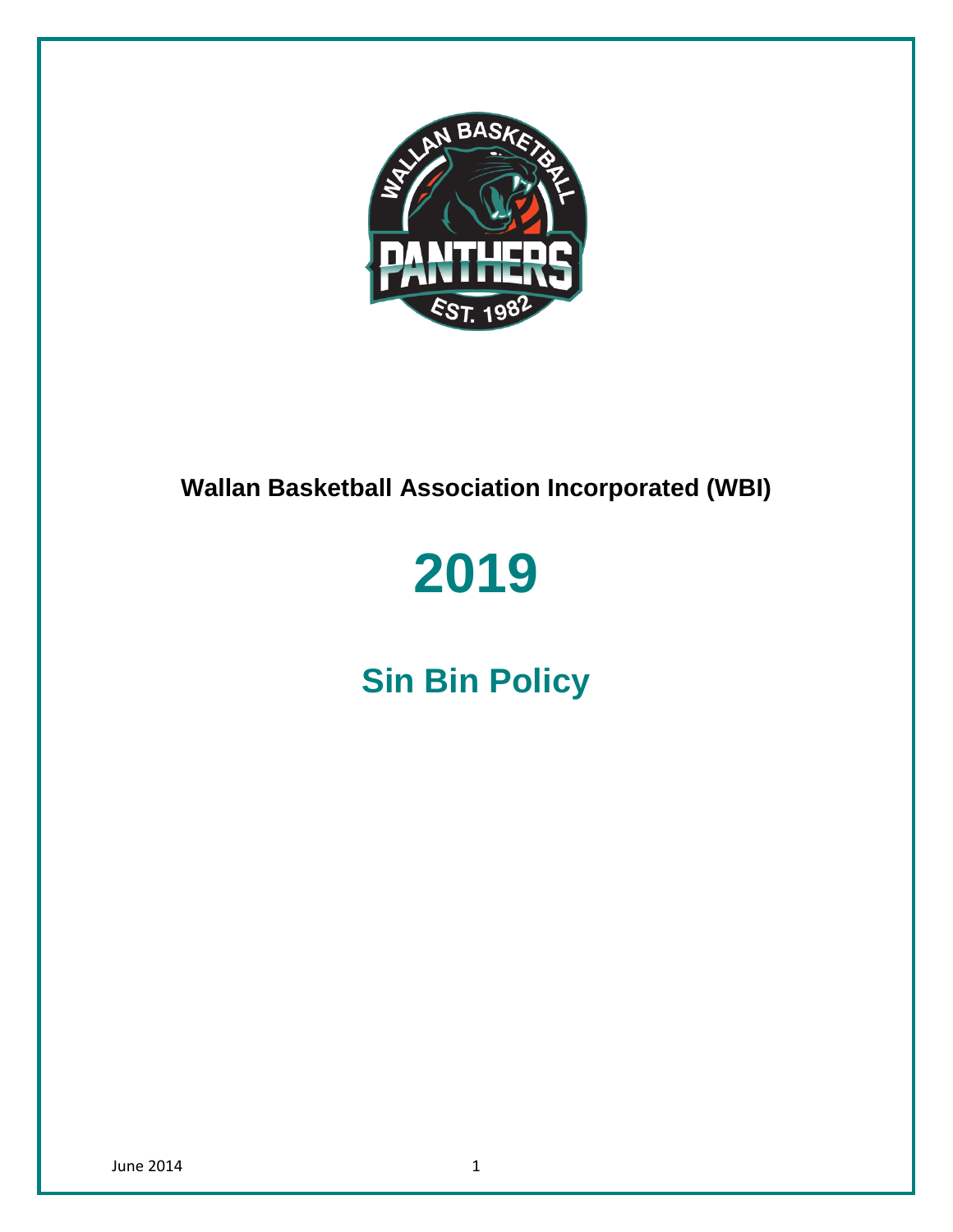# **INTRODUCTION:**

In an attempt to control the behaviour of people involved in our sport and the potentially negative impact that "bad" behaviour can have on all aspects of our game.

# **PURPOSE:**

To adopt the concept of a "Sin Bin" to deal with inappropriate player/bench person behaviour across all domestic levels.

To provide protection, support and respect to all referees'.

# **DEFINITIONS:**

#### **Inappropriate ('Bad") Behaviour:**

A person's actions/behaviour inclusive of swearing, verbal abuse, aggressive body language, gestures, eyeballing, dirty looks, disputing and criticising.

#### **Bench Person:**

Player, coach, assistant coach, manager and/or person in the bench vicinity – eg. parent(s)/spectator(s).

#### **Playing time:**

Actual court (fixed) time playing the game.

# **POLICY:**

At the discretion of the referee(s) will implement procedures to ensure a process for the management of a "Sin Bin" based on the Inappropriate ("Bad") behaviour of players and bench person(s).

# **PROCESS:**

Game referee(s) will be required to:-

1/ Instantly penalize any obvious form of Inappropriate ('Bad") behaviour (dissent), such as disputing calls, critical comments towards referee(s) or their calls, bad language etc with a Technical Foul and send the person to the "Sin Bin" for 5 minutes of playing time.

2/ In conjunction with the scorer document on the score sheet the player name, commencement time of the 5 minutes along with the return to play time.

#### **NOTE:**

A player who is sent to the "Sin Bin" is allowed to be substituted.

June 2014 2